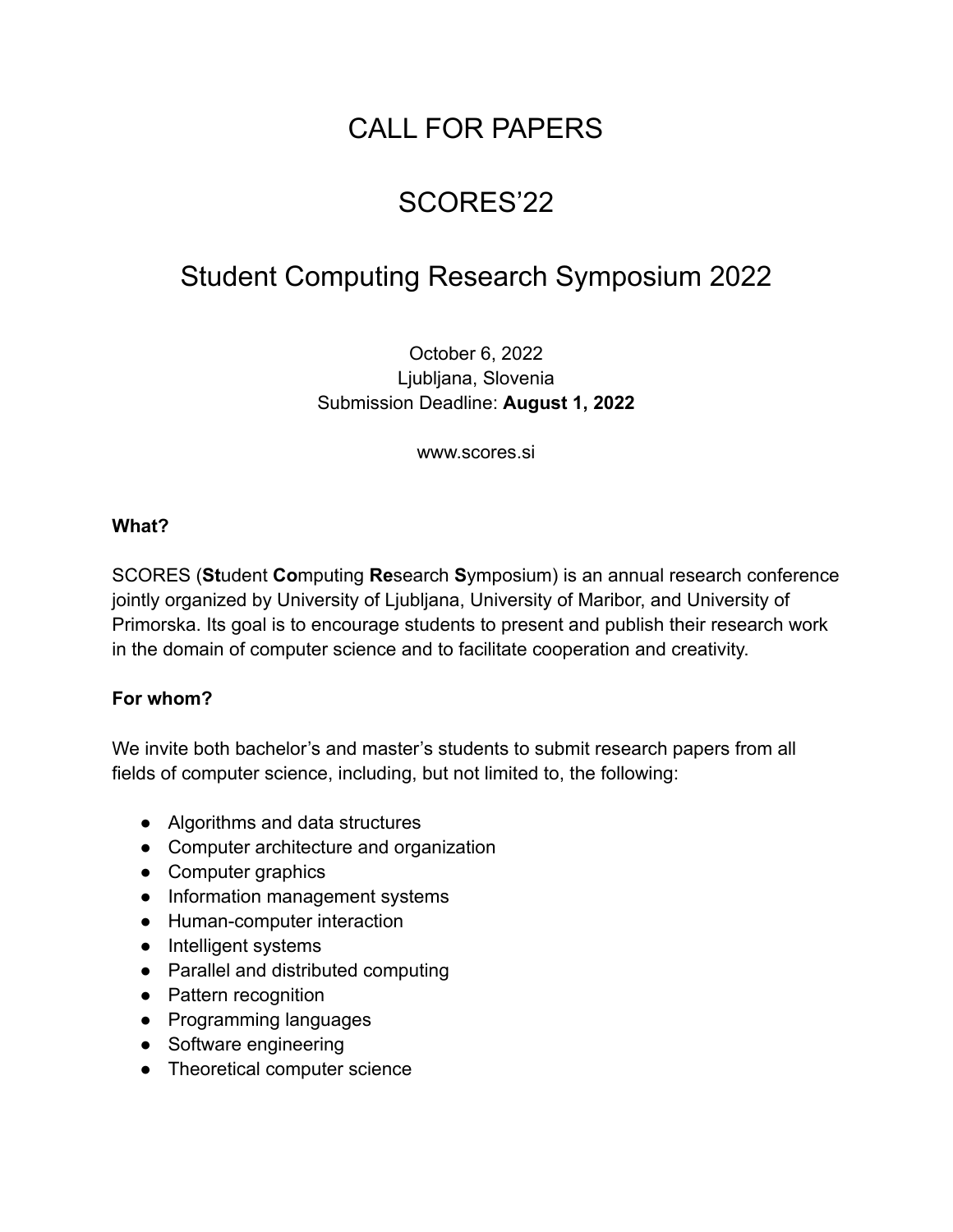#### **When?**

The conference will be held on October 6, 2022.

Other important dates:

Submission deadline: August 1, 2022 Notification of acceptance: September 23, 2022 Submission of camera-ready paper: September 30, 2022

#### **Where?**

University of Ljubljana Faculty of Computer and Information Science Večna pot 113 SI-1000 Ljubljana Slovenia

https://goo.gl/maps/eM5HEym6RGVQtmV28

#### **How?**

Papers can only be submitted online, via the EasyChair system. The link to the system is provided on the conference website.

The length of the paper is limited to 4 pages. Authors are strongly encouraged to use the template available on the conference website.

At least the first author of each paper must be a Bachelor's (BSc) or Master's (MSc) student.

Master's students must write their papers in English. Bachelor's students may choose either English or Slovene.

All forms of academic dishonesty (e.g., plagiarism) will be dealt with accordingly.

#### **How do we review the papers?**

We rank the submitted papers according to the following criteria: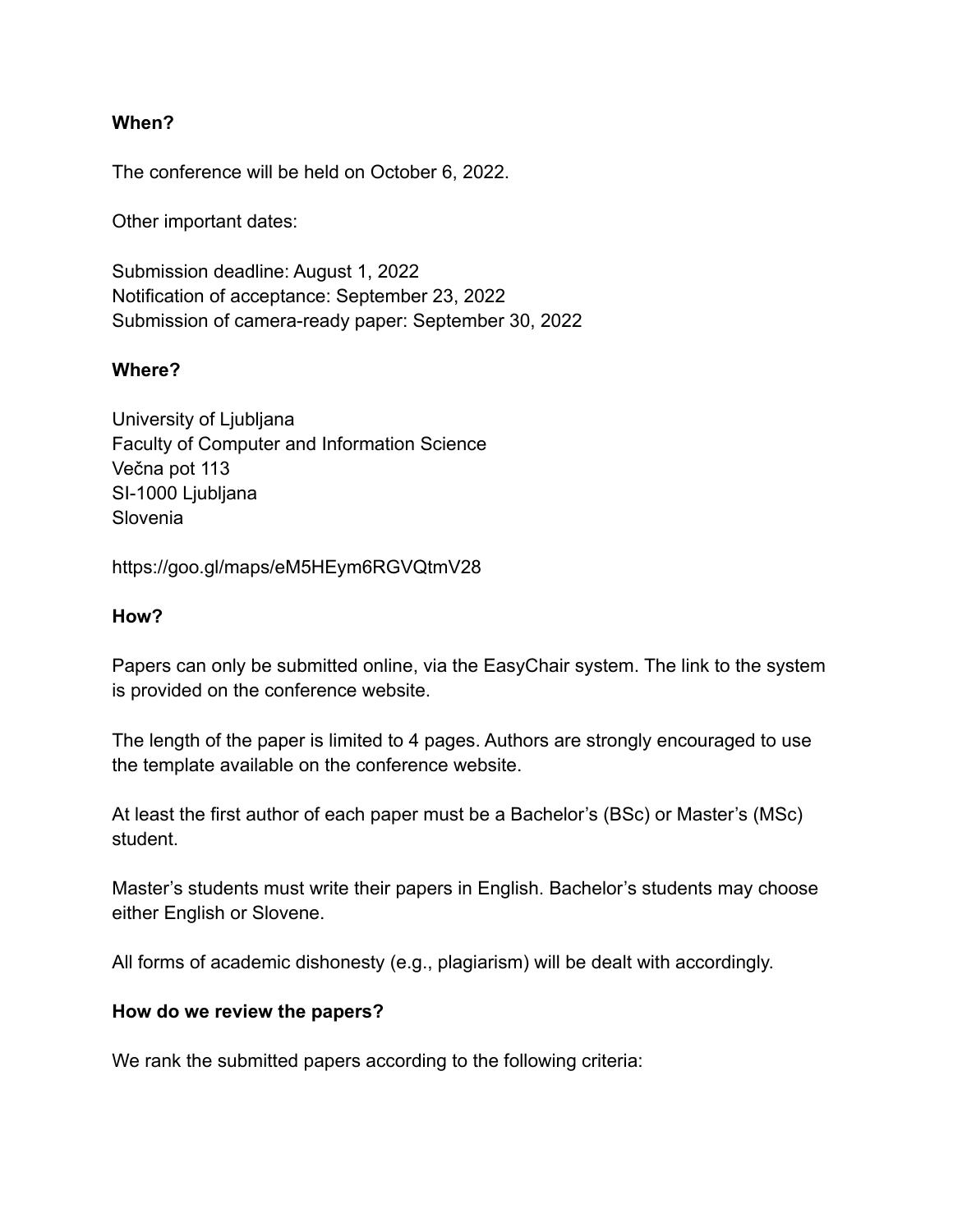- **Novelty.** Is the material presented in the paper sufficiently novel to warrant acceptance? Are the paper's contributions clearly stated?
- **Technical correctness.** Is the paper technically sound?
- **Validation.** Are all claims theoretically and/or empirically (experimentally) substantiated?
- **Organization.** Is the paper well-organized?
- **Presentation.** Is the paper readable? Is the language acceptable?

If your paper passes the acceptance threshold, it will be designated either for oral presentation or for poster presentation.

#### **What can I expect in return?**

Having a paper presented at a conference and published in the conference proceedings is a reward in itself. Nevertheless, the authors of the best papers will receive additional awards.

#### **Double submission**

To avoid potential double submission and retain the possibility to publish their work elsewhere, authors may choose not to publish their paper in the conference proceedings. In this case, they will just present the paper at the conference.

#### **Who is behind the scenes?**

Organizing committee:

Uroš Čibej Luka Fürst Lovro Šubelj Jure Žabkar

Program committee:

Klemen Berkovič Zoran Bosnić Janez Brest Lucija Brezočnik Andrej Brodnik Patricio Bulić